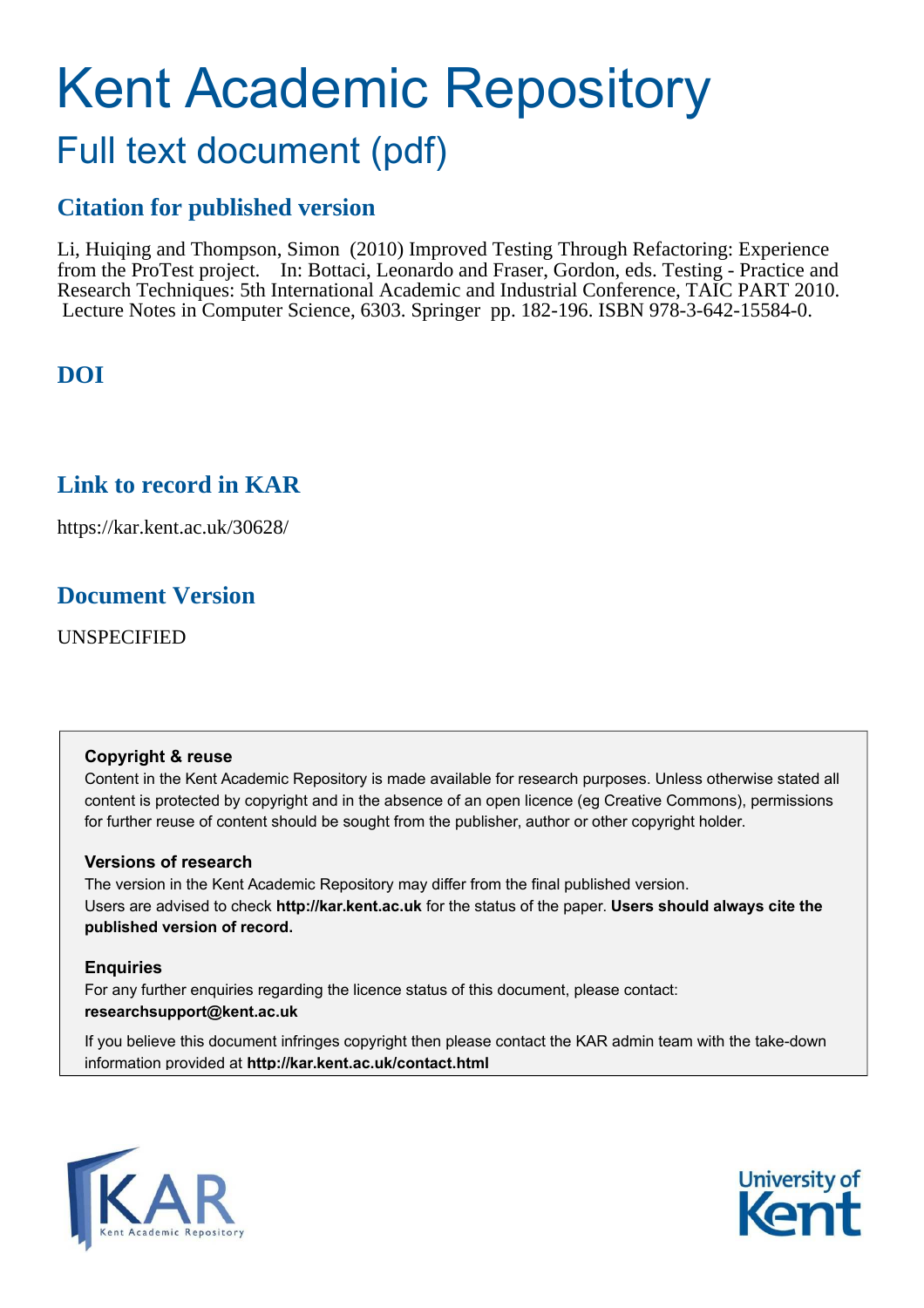## Improved Testing through Refactoring: Experience from the ProTest Project

Huiqing Li and Simon Thompson

School of Computing, University of Kent, UK {H.Li,S.J.Thompson}@kent.ac.uk

Abstract. We report on how the Wrangler refactoring tool has been used to improve and transform test code for Erlang systems. This has been achieved through the removal of code clones, the identification of properties for property-based testing and the definition of testing-aware refactorings and test-framework-specific refactorings. While some of the observations are Erlang-specific, others apply to test code in general.

We argue that refactoring is particularly valuable within testing. The Wrangler tool for Erlang provides support for clone detection and removal, and this has been used effectively both for clarifying test code and in extracting higher-level properties from test suites. We also report on refactorings within particular test frameworks, and on the constraints on refactorings that test frameworks impose.

#### 1 Background

ProTest [\[1\]](#page-3-0), EU FP7 grant 215868, concerns property-based testing. The interactions of refactoring and testing are the responsibility of the Kent team.

Erlang [\[2\]](#page-3-1) is a strict, impure, dynamically typed functional programming language with support for higher-order functions, pattern matching, concurrency, communication, distribution, fault-tolerance, and dynamic code loading. There are a number of test frameworks for Erlang, including EUnit [\[3\]](#page-3-2) and Common Test [\[4\]](#page-4-0) as well as the property-based, random testing tool, Quviq QuickCheck [\[5\]](#page-4-1). Each of these tools imposes a number of constraints on the way that test code is written including naming, macro definitions and callback functions.

Wrangler [\[6\]](#page-4-2) is an interactive tool for refactoring Erlang programs. Wrangler is integrated with Emacs and also with Eclipse through ErlIDE. Wrangler supports a collection of refactorings, including renaming, function extraction and generalisation, folding and inlining definitions and moving definitions between modules. All refactorings work across multiple-module projects. Wrangler also has a set of "code smell" inspection functionalities as well as facilities to detect and eliminate code clones and to improve the module structure of projects.

Wrangler 'similar' code detection is based on the notion of *anti-unification* [\[7\]](#page-4-3) to detect code clones in Erlang programs; it also has a mechanism for automatic clone elimination under the user's control. The anti-unifier of two terms

L. Bottaci and G. Fraser (Eds.): TAIC PART 2010, LNCS 6303, pp. 198[–202,](#page-3-3) 2010.

<sup>-</sup>c Springer-Verlag Berlin Heidelberg 2010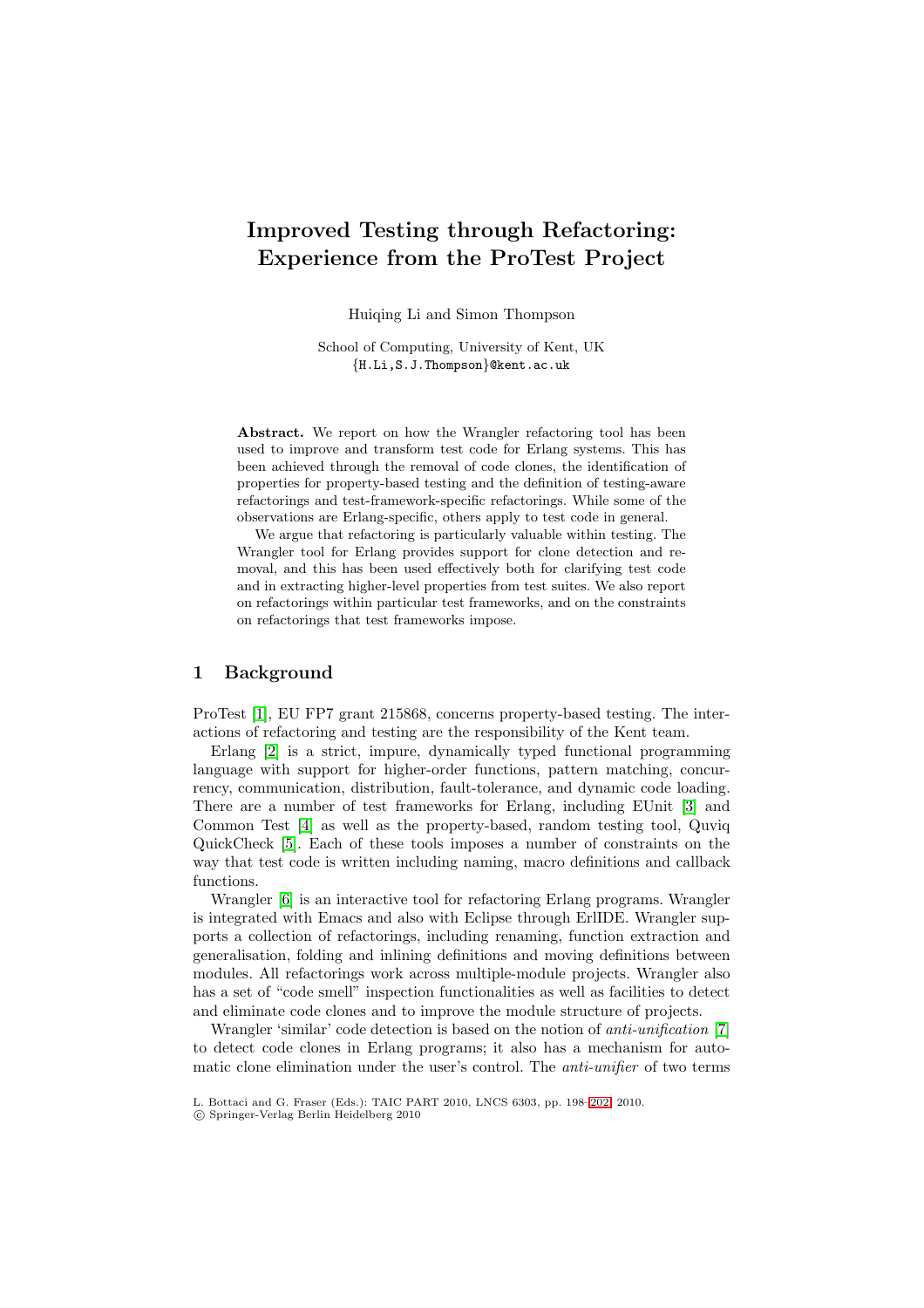denotes their *least-general common abstraction*, and we say that two expression/expression sequences, A and B, are similar if there exists a 'non-trivial' least-general common abstraction, C, and two substitutions which take C to A and B respectively. By 'non-trivial' we mean that the size of the least-general common abstraction should satisfy some threshold relative to the clone instances. To eliminate a clone, we define a function whose body is the anti-unifier: each instance is given by transforming the substitution into the actual parameter list. More details of the implementation are in [\[8\]](#page-4-4).

#### 2 Improving Test Code by Clone Elimination

We have been able to use *clone detection and elimination* to make test files simultaneously more concise and more comprehensible. A case study with Ericsson SW Research is reported in detail in [\[9\]](#page-4-5): we review the conclusions here.

The case study examined the test code for part of an Erlang implementation of the SIP (Session Initiation Protocol). Working with engineers Adam Lindberg and Andreas Schumacher from Ericsson and Erlang Solutions Ltd. we reduced the code from 2658 lines of code to 2042 in a series of twelve clone eliminations. At the conclusion further clone eliminations and other refactorings were possible. The basic pattern of refactoring was to repeatedly perform these steps.

- Run the clone detection report.
- Choose a clone for removal.
- Introduce the common generalisation as a new function definition.
- Rename the function and the parameters.
- Eliminate the instances by 'folding' them against the function definition.

At first sight this appears to be an entirely mechanical process, but the case study showed that it was quite the reverse: we look at the reasons now.

- Which of the reported clones? The first clone detection reports 31 clones, from one of 86 lines, repeated once, to one of 6 lines, appearing 15 times. Which should be chosen? Our experience was that it was best to choose a smaller clone (repeated many times) rather than a larger one. The reason for this bottom up approach was that it was substantially easier to understand and therefore to name the former rather than the latter.
- Include all the reported code? The clone report has certain threshold parameters: e.g. the default search is for clones of at least five statements. We found cases where a clone contains sub-clones which had not been reported because of thresholding, but where we chose to eliminate the sub-clone (first).
- What are their names? We were working with engineers who were familiar with the SIP environment, even if they had not written the tests themselves. Only with their insights were we able to give appropriate names to the new functions and their formal parameters.
- When and how to generalise? How general should code be? We saw situations where we chose not to further generalise code even when that was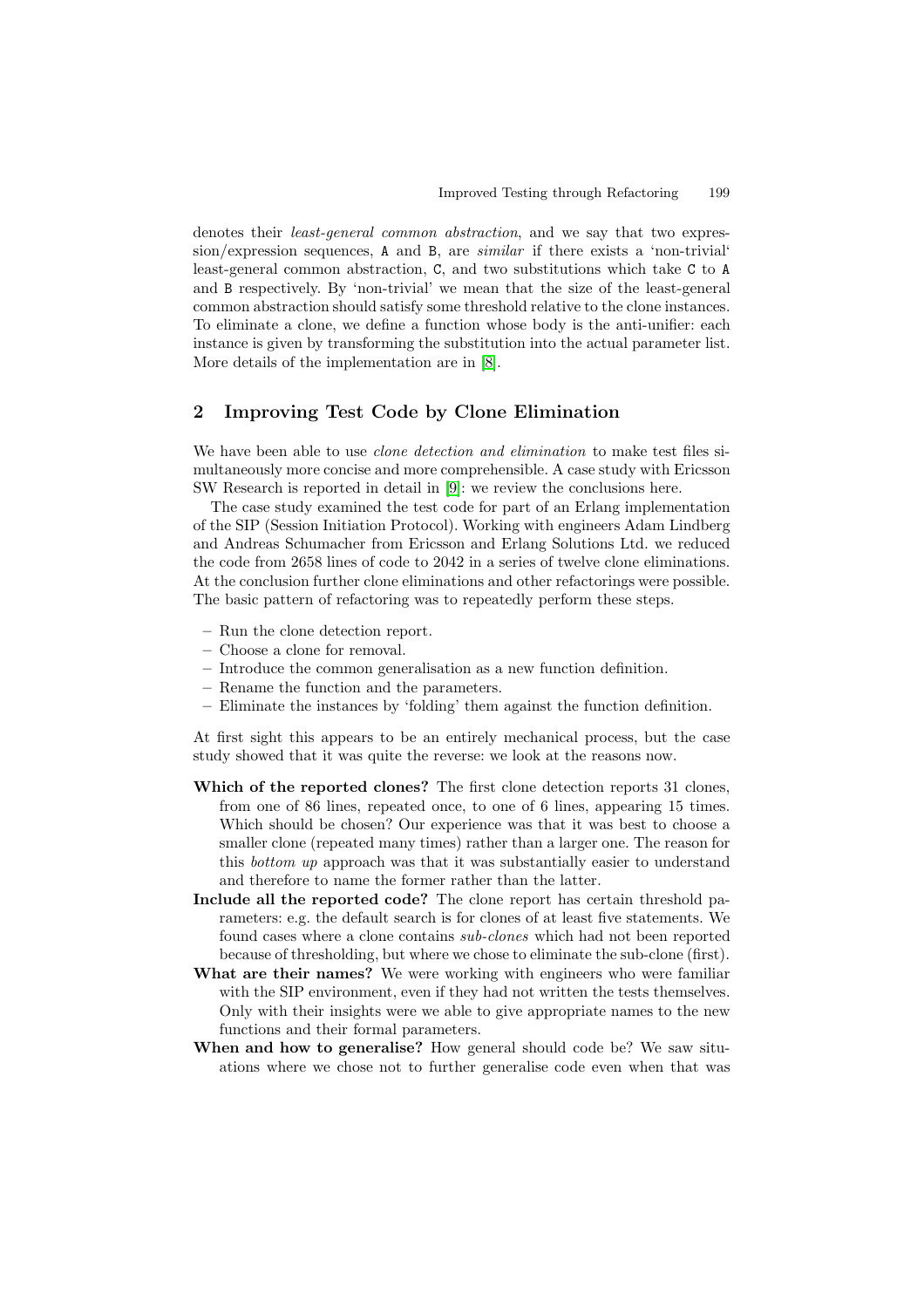#### 200 H. Li and S. Thompson

possible, since we would prefer to keep separate versions of similar code with different names. On the other hand, we encountered situations where we had generalised prematurely, and so we had to inline our generalisations in order to make a more general clone elimination. In both cases it was a matter of "programmers' taste" as to when to (stop) generalising.

'Widows' and 'orphans'. We saw cases where the detected clone contained a clear piece of functionality, but by accident, as it were, an extra line appeared at the start or end, because this functionality was usually preceded or succeeded by a particular action. Despite this, we chose to eliminate the meaningful clone, rather than including the maximum number of lines, since naming the former would be possible while naming the latter would not.

Taken together, these reasons show that this cannot be a "push button" automatic operation, but rather it can only be accomplished in collaboration with domain experts. On the other hand, we found that without the automated facilities of Wrangler for finding candidates to eliminate, and generalisations to eliminate them, it would have been impossible to perform an exercise like this.

#### 3 Extracting Properties from Tests

QuickCheck testing involves the statement of properties, which are typically universally quantified, and checking whether they hold of randomly generated values. One of the aims of the ProTest project is to extract properties from tests, and the latest release of Wrangler provides one mechanism for this, thus:

- Identify a clone which consists of a complete test case, with the function body giving the common generalisation.
- Replace clone instances by function calls: body(args1), body(args2) etc.
- Define a QuickCheck generator args() for [args1, args2, ...] and a universal property stating "body $(X)$  holds for any value in  $args()$ ".
- Generalise the generator to  $arg\_types()$ , which generates arbitrary tuples of the argument types.
- Generalise the property to "body(X) holds for any value in  $\arg{types()}$ ".

Future work will identify its applicability and limitations, as well as extensions.

#### 4 Making Refactorings Testing Framework-Aware

<span id="page-3-3"></span><span id="page-3-0"></span>The refactorings in Wrangler have been designed to respect the conventions of the testing frameworks for Erlang. This affects not only the transformations themselves but also the pre-conditions for their applications. This is reported in detail in [\[10\]](#page-4-6): we summarise the pertinent points here.

<span id="page-3-2"></span><span id="page-3-1"></span>Naming Conventions. When a naming convention is enforced by a testing framework, the refactorer must ensure that this naming convention is observed. For example, the suffix  $_test()$  has a particular significance in EUnit. Changing names in this way must therefore be checked.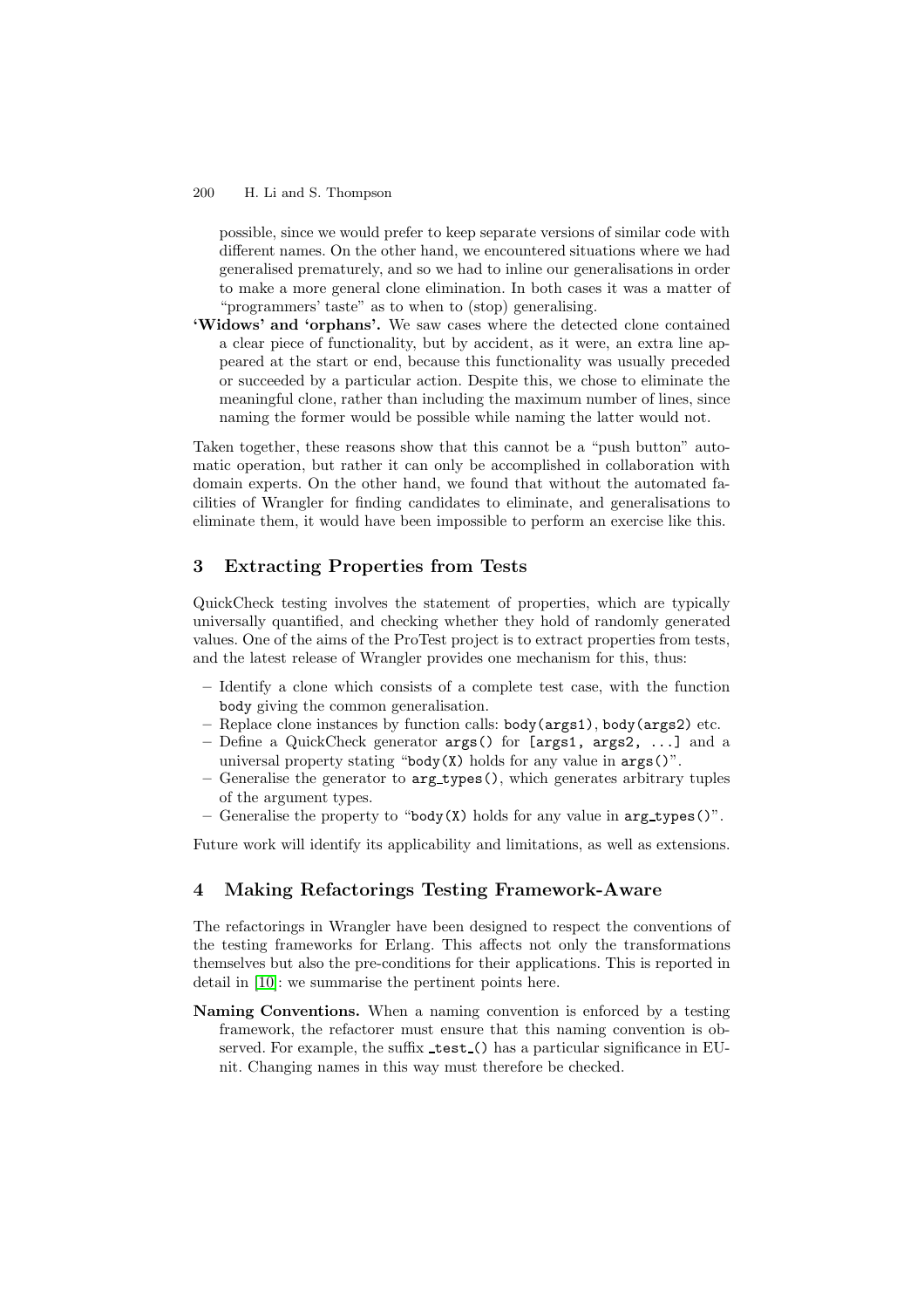- <span id="page-4-1"></span><span id="page-4-0"></span>Callback Functions. QuickCheck testing with state machines requires the tester to implement certain callback functions. A callback function has a specified function interface, and refactorings need to respect this.
- <span id="page-4-3"></span><span id="page-4-2"></span>Meta-programming. Each of the testing frameworks uses meta-programming. For example, symbolic function calls of the form {call, Mod, Fun, Args} are used by QuickCheck abstract state machines. Frameworks for other languages may well use reflection for similar purposes.
- <span id="page-4-5"></span><span id="page-4-4"></span>Macros. QuickCheck testing code uses macros very heavily: this can cause problems for semantic analysis, which is at the foundation of pre-condition checking for refactorings. Pre-processors (e.g. CPP) are used in other frameworks.

<span id="page-4-6"></span>Evidently most of the points raised here are equally applicable to testing frameworks for other programming languages.

#### 5 Refactoring within Test Frameworks

Recent releases of Wrangler support a number of refactorings for test code within the QuickCheck framework. These were developed together with the QuickCheck team to support particular use cases of the tool, and include:

- Refactorings to introduce local definitions (?LET) and to merge local definitions and quantifiers (?FORALL).
- In state-machine based testing it is usual to begin with the state machine data being a simple value, but during test development for it to become a record. We support this transformation.

The latter data type refactoring is possible because of the stylised way that the state data is handled in QuickCheck. It would be much more difficult to perform in general because of the dynamic type system of Erlang.

This work in progress is to be supplemented in due course with refactorings within EUnit and Common Test.

#### 6 Conclusions

We have shown the various ways that refactoring tools can improve testing for Erlang programs, and reflected on aspects of each of these. While some points relate specifically to Erlang, the main arguments of the paper apply equally well to testing in other languages and frameworks.

#### References

- 1. ProTest project, <http://www.protest-project.eu/>
- 2. Cesarini, F., Thompson, S.: Erlang Programming. O'Reilly Media, Inc., Sebastopol (2009)
- 3. Carlsson, R., Rémond, M.: EUnit,

[http://svn.process-one.net/contribs/trunk/eunit/doc/overview-summary.](http://svn.process-one.net/contribs/trunk/eunit/doc/overview-summary.html) [html](http://svn.process-one.net/contribs/trunk/eunit/doc/overview-summary.html)